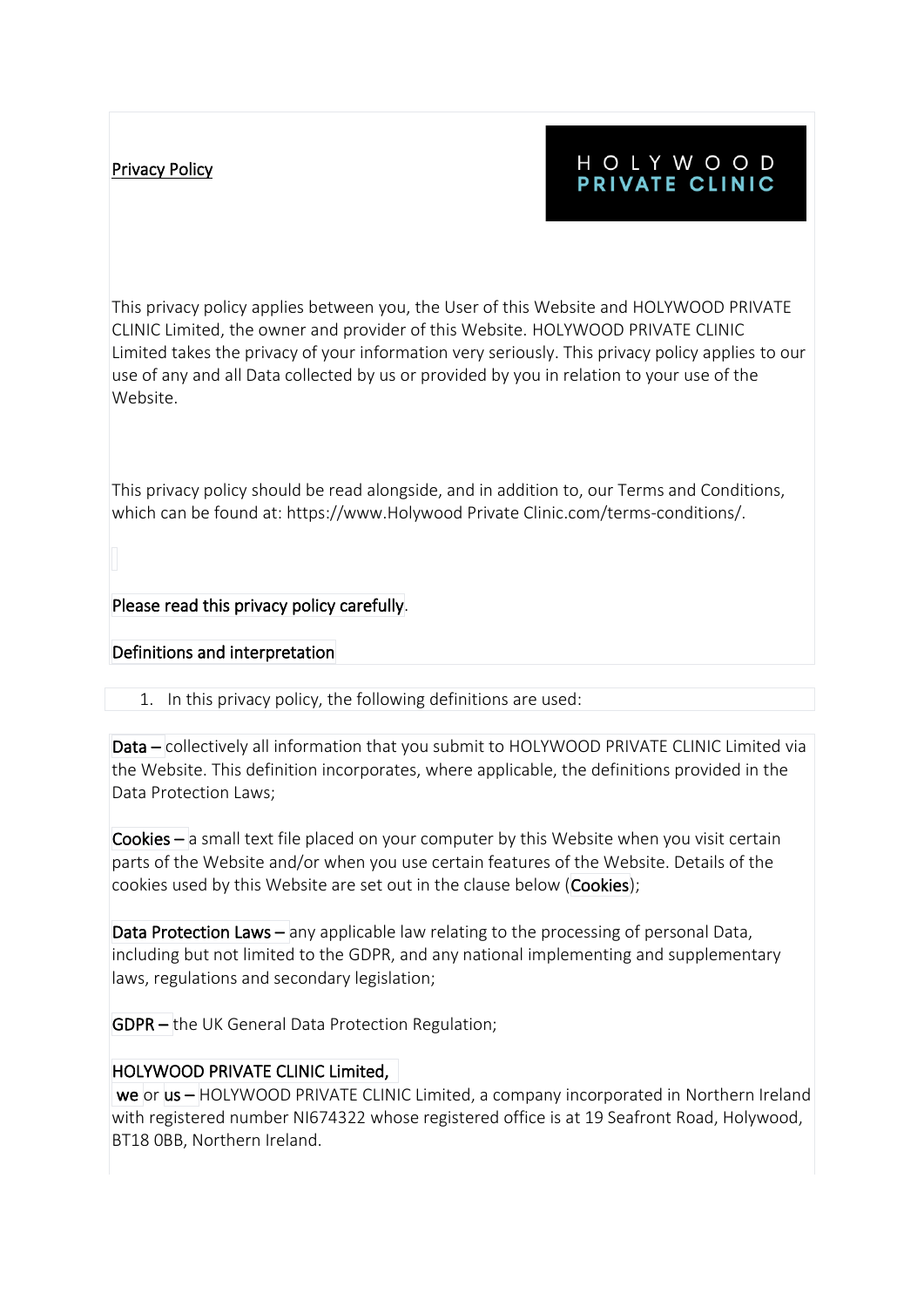UK and EU Cookie Law – the Privacy and Electronic Communications (EC Directive) Regulations 2003 as amended by the Privacy and Electronic Communications (EC Directive) (Amendment) Regulations 2011 & the Privacy and Electronic Communications (EC Directive) (Amendment) Regulations 2018;

User or you – any third party that accesses the Website and is not either (i) employed by HOLYWOOD PRIVATE CLINIC Limited and acting in the course of their employment or (ii) engaged as a consultant or otherwise providing services to HOLYWOOD PRIVATE CLINIC Limited and accessing the Website in connection with the provision of such services; and

Website – the website that you are currently using, https://www.Holywood Private Clinic.com/, and any sub-domains of this site unless expressly excluded by their own terms and conditions.

- 2. In this privacy policy, unless the context requires a different interpretation:
	- 1. the singular includes the plural and vice versa.
	- 2. references to sub-clauses, clauses, schedules or appendices are to subclauses, clauses, schedules or appendices of this privacy policy;
	- 3. a reference to a person includes firms, companies, government entities, trusts and partnerships;
	- 4. "including" is understood to mean "including without limitation";
	- 5. reference to any statutory provision includes any modification or amendment of it;
	- 6. the headings and sub-headings do not form part of this privacy policy.

#### Scope of this privacy policy

- 3. This privacy policy applies only to the actions of HOLYWOOD PRIVATE CLINIC Limited and Users with respect to this Website. It does not extend to any websites that can be accessed from this Website including, but not limited to, any links we may provide to social media websites.
- 4. For purposes of the applicable Data Protection Laws, HOLYWOOD PRIVATE CLINIC Limitedis the "data controller". This means that HOLYWOOD PRIVATE CLINIC Limited determines the purposes for which, and the manner in which, your Data is processed.

#### Data collected

- 5. We may collect the following Data, which includes personal Data, from you:
	- 1. name;
	- 2. date of birth;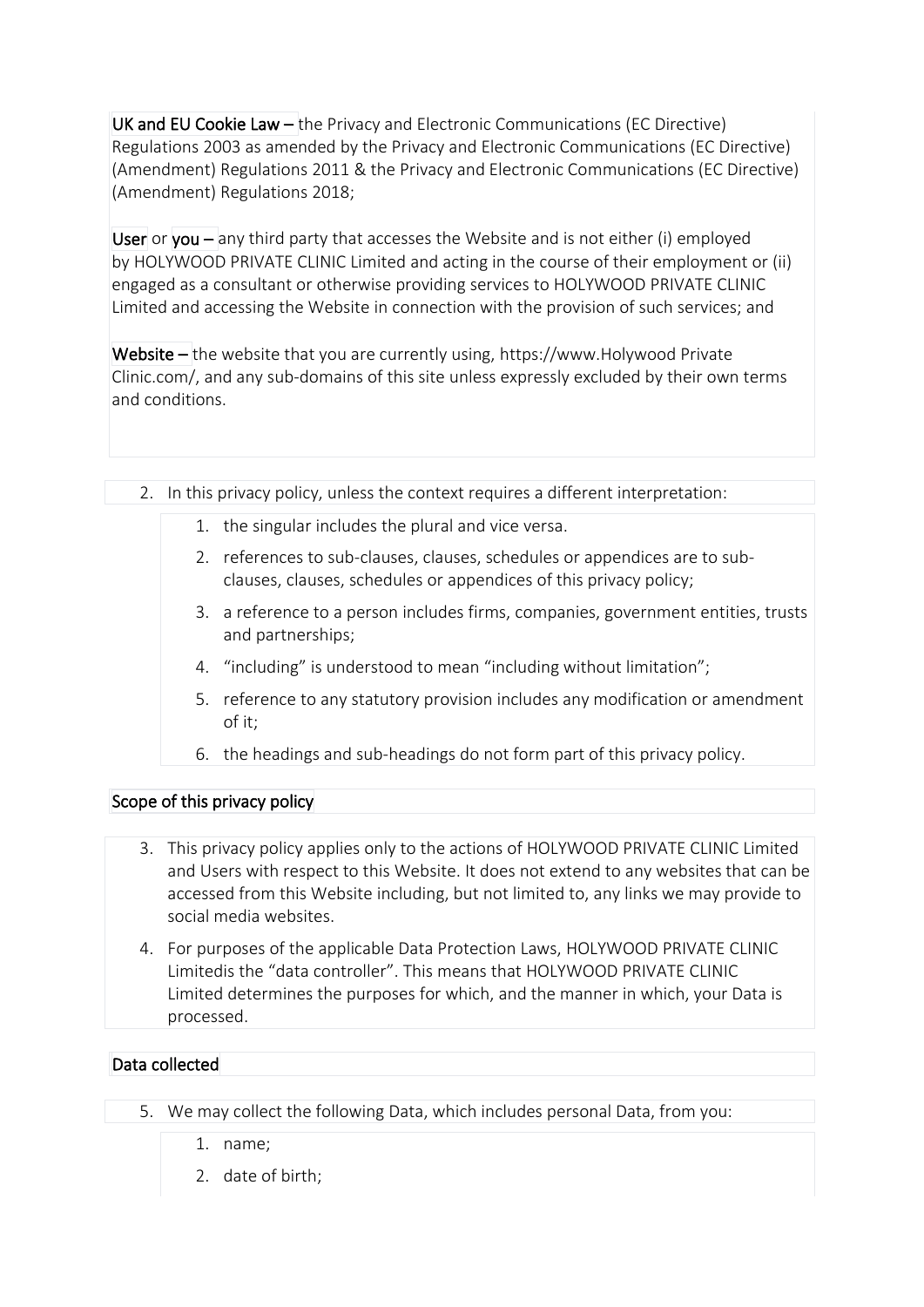- 3. gender;
- 4. contact Information such as email addresses and telephone numbers;
- 5. demographic information such as postcode, preferences and interests;
- 6. financial information such as credit / debit card numbers;

in each case, in accordance with this privacy policy.

#### How we collect Data

6. We collect Data in the following ways:

- 1. data is given to us by you; and
- 2. data is collected automatically.

## Data that is given to us by you

- 7. HOLYWOOD PRIVATE CLINIC Limited will collect your Data in a number of ways, for example:
	- 1. when you contact us through the Website, by telephone, post, e-mail or through any other means;
	- 2. when you register with us and set up an account to receive our products/services;
	- 3. when you complete surveys that we use for research purposes (although you are not obliged to respond to them);
	- 4. when you enter a competition or promotion through a social media channel;
	- 5. when you make payments to us, through this Website or otherwise;
	- 6. when you elect to receive marketing communications from us;
	- 7. when you use our services;

in each case, in accordance with this privacy policy.

## Data that is collected automatically

- 8. To the extent that you access the Website, we will collect your Data automatically, for example:
	- 1. we automatically collect some information about your visit to the Website. This information helps us to make improvements to Website content and navigation, and includes your IP address, the date, times and frequency with which you access the Website and the way you use and interact with its content.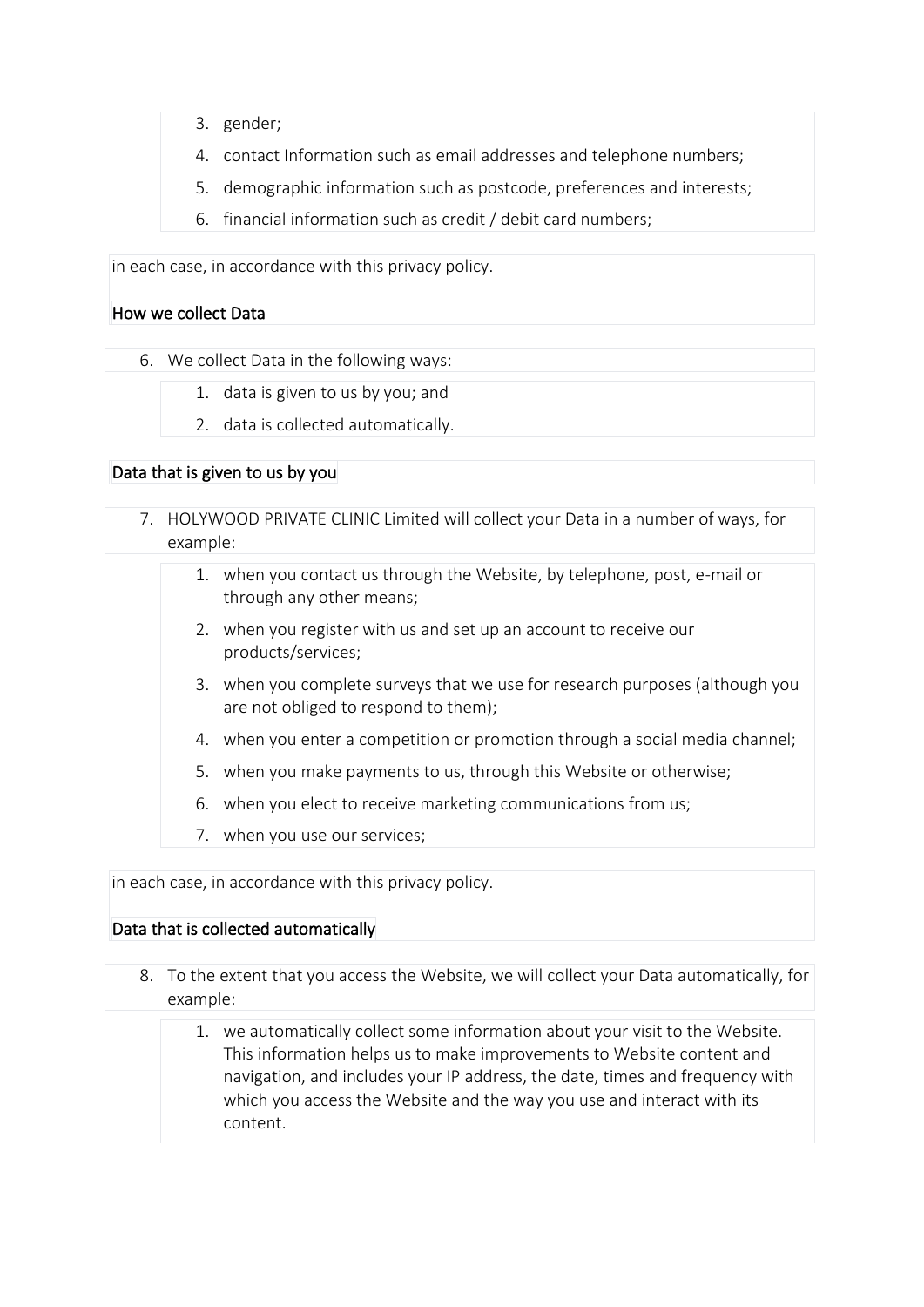2. we will collect your Data automatically via cookies, in line with the cookie settings on your browser. For more information about cookies, and how we use them on the Website, see the section below, headed "Cookies".

## Our use of Data

- 9. Any or all of the above Data may be required by us from time to time in order to provide you with the best possible service and experience when using our Website. Specifically, Data may be used by us for the following reasons:
	- 1. internal record keeping;
	- 2. improvement of our products / services;
	- 3. transmission by email of marketing materials that may be of interest to you;
	- 4. contact for market research purposes which may be done using email, telephone, fax or mail. Such information may be used to customise or update the Website;

in each case, in accordance with this privacy policy.

- 10. We may use your Data for the above purposes if we deem it necessary to do so for our legitimate interests. If you are not satisfied with this, you have the right to object in certain circumstances (see the section headed "Your rights" below).
- 11. For the delivery of direct marketing to you via e-mail, we'll need your consent, whether via an opt-in or soft-opt-in:
	- 1. soft opt-in consent is a specific type of consent which applies when you have previously engaged with us (for example, you contact us to ask us for more details about a particular product/service, and we are marketing similar products/services). Under "soft opt-in" consent, we will take your consent as given unless you opt-out.
	- 2. for other types of e-marketing, we are required to obtain your explicit consent; that is, you need to take positive and affirmative action when consenting by, for example, checking a tick box that we'll provide.
	- 3. if you are not satisfied about our approach to marketing, you have the right to withdraw consent at any time. To find out how to withdraw your consent, see the section headed "Your rights" below.
- 12. When you register with us and set up an account to receive our services, the legal basis for this processing is the performance of a contract between you and us and/or taking steps, at your request, to enter into such a contract.

#### Who we share Data with

13. We may share your Data with the following groups of people for the following reasons: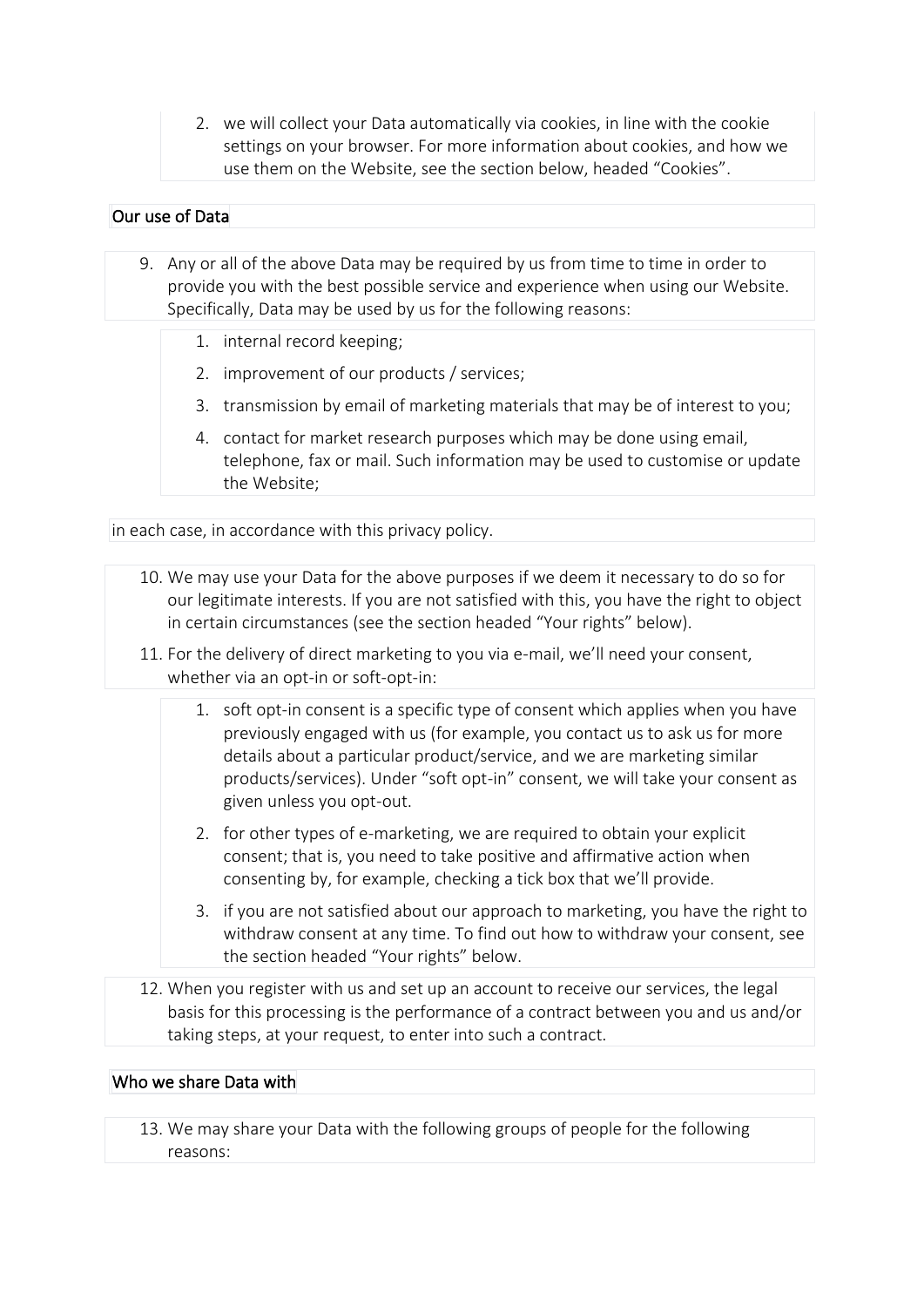- 1. our employees, agents and/or professional advisors HOLYWOOD PRIVATE CLINIC policy places a strong emphasis on the need to share information across organisational and professional boundaries, in order to ensure effective coordination and integration of healthcare services. The Caldicott Review 'To share or not to share' specified that "The duty to share information can be as important as the duty to protect patient confidentiality". Health and social care professionals should have the confidence to share information in the best interests of their patients within the framework set out by the Caldicott principles;
- 2. third party payment providers who process payments made over the Website – When we conduct fraud monitoring, prevention, detection, and financial compliance activities or provide such services to our Users, we will receive Personal Data from you (and your device) and about you through our Service and from our business partners, financial service providers, identity verification services, and publicly available sources (e.g., name, address, phone number, country), as necessary to confirm your identity and prevent fraud. Our fraud monitoring, detection and prevention services may collect Personal Data about you and use technology to help us assess the risk associated with an attempted transaction by you with a HOLYWOOD PRIVATE CLINIC user.;
- 3. relevant authorities The UK GDPR does not prevent us sharing personal data with enforcement authorities (known under data protection law as "competent authorities") who are discharging their statutory enforcement functions. The UK GDPR and the DPA 2018 allow for this type of data sharing where it is necessary and proportionate.;

in each case, in accordance with this privacy policy.

## Keeping Data secure

14. We will use technical and organisational measures to safeguard your Data, for example:

- 1. access to your account is controlled by a password and a user name that is unique to you.
- 2. we store your Data on secure servers.
- 3. payment details are encrypted using SSL technology (typically you will see a lock icon or green address bar (or both) in your browser when we use this technology.
- 15. Technical and organisational measures include measures to deal with any suspected data breach. If you suspect any misuse or loss or unauthorised access to your Data, please let us know immediately by contacting us via this e-mail address: infor@holywoodprivateclinic.com.
- 16. If you want detailed information from Get Safe Online on how to protect your information and your computers and devices against fraud, identity theft, viruses and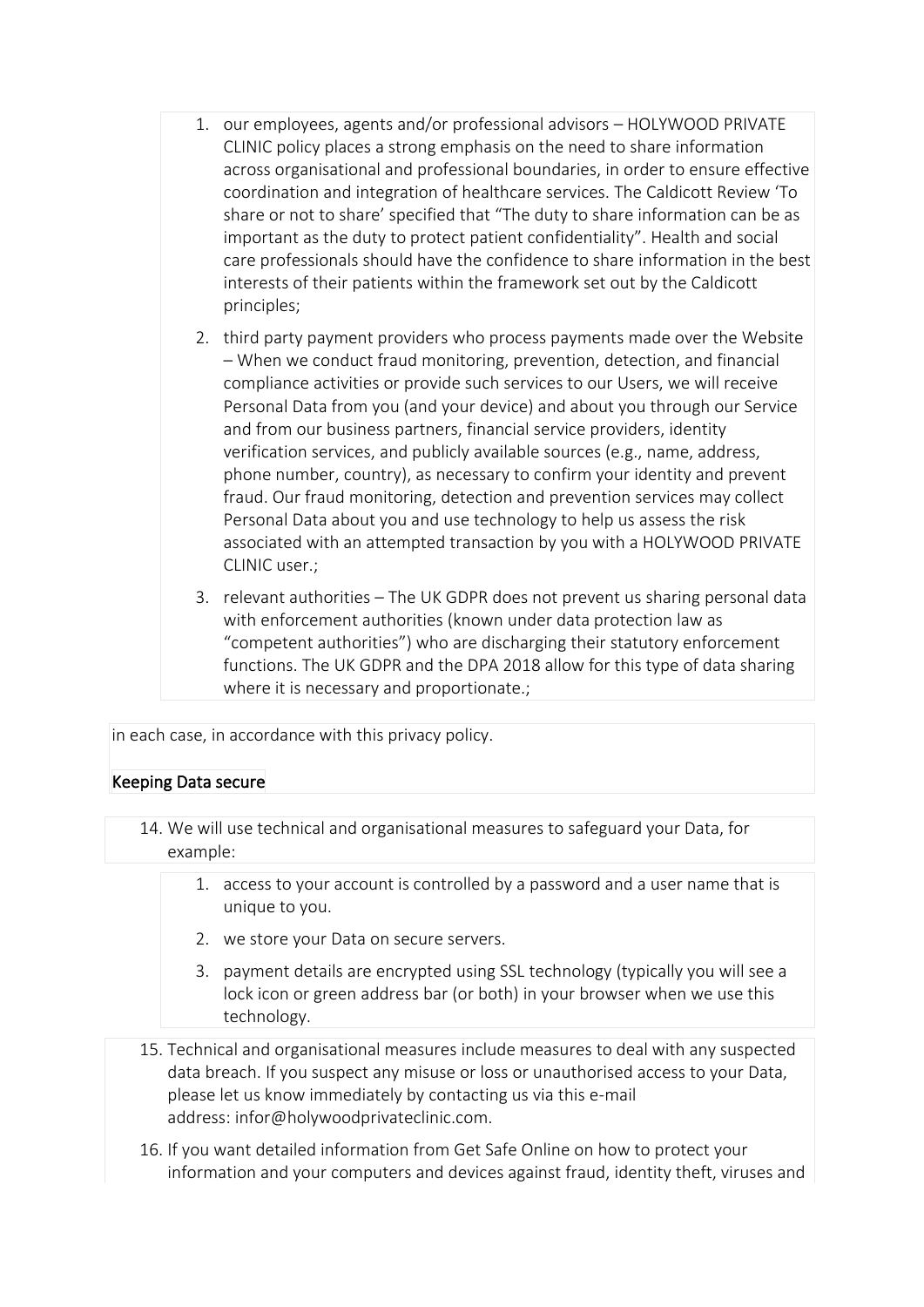many other online problems, please visit www.getsafeonline.org. Get Safe Online is supported by HM Government and leading businesses.

#### Data retention

- 17. Unless a longer retention period is required or permitted by law, we will only hold your Data on our systems for the period necessary to fulfil the purposes outlined in this privacy policy or until you request that the Data be deleted.
- 18. Even if we delete your Data, it may persist on backup or archival media for legal, tax or regulatory purposes.

## Your rights

19. You have the following rights in relation to your Data:

- 1. **Right to access** the right to request (i) copies of the information we hold about you at any time, or (ii) that we modify, update or delete such information. If we provide you with access to the information we hold about you, we will not charge you for this, unless your request is "manifestly unfounded or excessive." Where we are legally permitted to do so, we may refuse your request. If we refuse your request, we will tell you the reasons why.
- 2. Right to correct- the right to have your Data rectified if it is inaccurate or incomplete.
- 3. Right to erase– the right to request that we delete or remove your Data from our systems.
- 4. Right to restrict our use of your Data-the right to "block" us from using your Data or limit the way in which we can use it.
- 5. Right to data portability– the right to request that we move, copy or transfer your Data.
- 6. Right to object– the right to object to our use of your Data including where we use it for our legitimate interests.
- 20. To make enquiries, exercise any of your rights set out above, or withdraw your consent to the processing of your Data (where consent is our legal basis for processing your Data), please contact us via this e-mail address: info@holywoodprivateclinic.com.
- 21. If you are not satisfied with the way a complaint you make in relation to your Data is handled by us, you may be able to refer your complaint to the relevant data protection authority. For the UK, this is the Information Commissioner's Office (ICO). The ICO's contact details can be found on their website at https://ico.org.uk/.
- 22. It is important that the Data we hold about you is accurate and current. Please keep us informed if your Data changes during the period for which we hold it.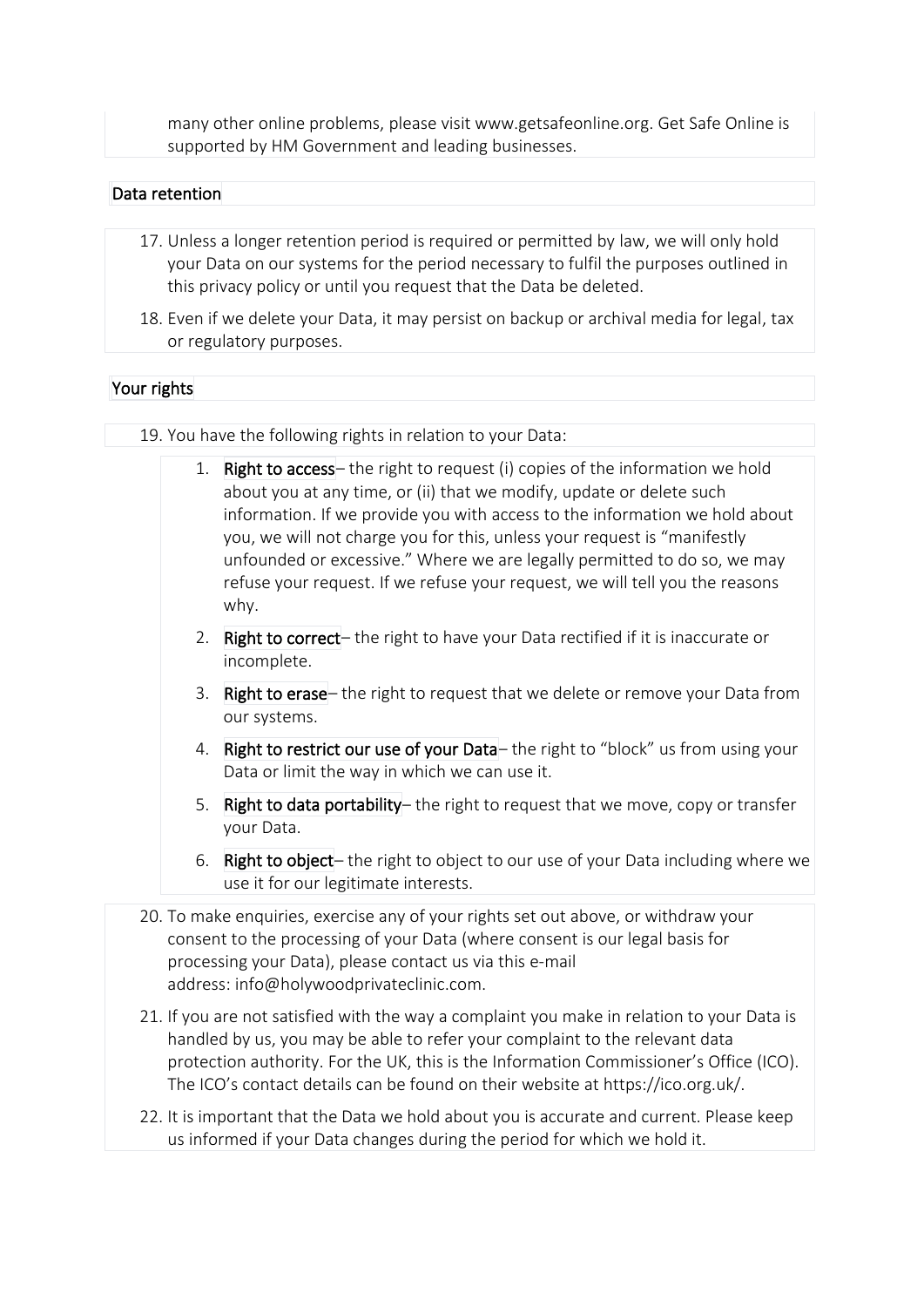## Links to other websites

23. This Website may, from time to time, provide links to other websites. We have no control over such websites and are not responsible for the content of these websites. This privacy policy does not extend to your use of such websites. You are advised to read the privacy policy or statement of other websites prior to using them.

## Changes of business ownership and control

- 24. HOLYWOOD PRIVATE CLINIC Limited may, from time to time, expand or reduce our business and this may involve the sale and/or the transfer of control of all or part of HOLYWOOD PRIVATE CLINIC Limited. Data provided by Users will, where it is relevant to any part of our business so transferred, be transferred along with that part and the new owner or newly controlling party will, under the terms of this privacy policy, be permitted to use the Data for the purposes for which it was originally supplied to us.
- 25. We may also disclose Data to a prospective purchaser of our business or any part of it.
- 26. In the above instances, we will take steps with the aim of ensuring your privacy is protected.

## Cookies

- 27. This Website may place and access certain Cookies on your computer. HOLYWOOD PRIVATE CLINIC Limited uses Cookies to improve your experience of using the Website and to improve our range of services. HOLYWOOD PRIVATE CLINIC Limited has carefully chosen these Cookies and has taken steps to ensure that your privacy is protected and respected at all times.
- 28. All Cookies used by this Website are used in accordance with current UK and EU Cookie Law.
- 29. Before the Website places Cookies on your computer, you will be presented with a message bar requesting your consent to set those Cookies. By giving your consent to the placing of Cookies, you are enabling HOLYWOOD PRIVATE CLINIC Limited to provide a better experience and service to you. You may, if you wish, deny consent to the placing of Cookies; however certain features of the Website may not function fully or as intended.
- 30. This Website may place the following Cookies:
- Strictly necessary cookies These are cookies that are required for the operation of our website. They include, for example, cookies that enable you to log into secure areas of our website, use a shopping cart or make use of e-billing services.
- Analytical/performance cookies They allow us to recognise and count the number of visitors and to see how visitors move around our website when they are using it. This helps us to improve the way our website works, for example, by ensuring that users are finding what they are looking for easily.